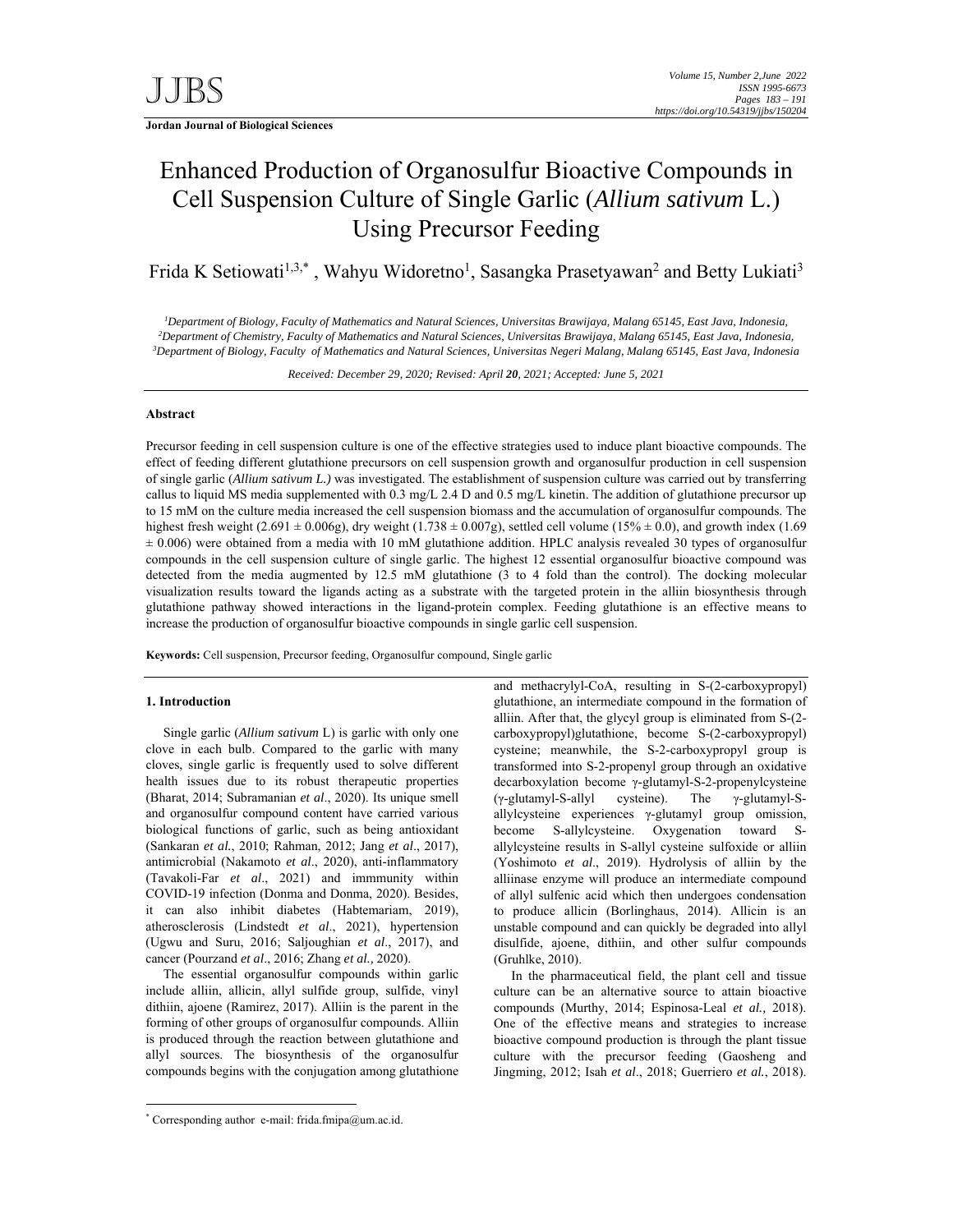The precursor is an exogenous or endogenous compound converted by the plant cells into secondary metabolites through biosynthetic pathways. The addition of precursor can be carried out based on the inclusion of intermediate compounds in the biosynthesis pathway of the bioactive molecule during the culture period as an additional substrate to enhance the production of the bioactive compounds within the cell culture (Isah *et al*., 2018; Singh and Sharma, 2020). Most of the intermediary substances can be selected as the precursor. The upstream precursor is transformed into a downstream compound using the specific enzyme catalysis. The precursor concentration determines the reaction speed; a high concentration frequently results in a more significant reaction pace than a lower concentration (Gaosheng and Jingming, 2012).

A number of studies discovered that the use of precursor expand the bioactive compounds on some plants, such as 200 mg/L concentration of tryptophan improves the alkaloid production on the callus culture of god's crown (*Phaleria macrocarpa* [Scheff.]Boerl.) (Gusni *et al*., 2015), 150 mg/L concentration of tryptophan increases the thymol and proline production, while its 150 mg/L concentration multiply the coumarin production on callus culture of *Verbascum thapsus* L (Al- Jibouri *et al*., 2016). Simultaneously, 100 μM L-phenylalanine concentration increases the scopoletin production on the cell culture of *Spilanthes acmella* Murr (Abyari *et al*., 2016). This study aims to investigate the growth of cell suspension and production of organosulfur bioactive compound with the addition of various concentrations of glutathione, as a precursor, in the suspension culture of single garlic (*Allium sativum* L.).

This study aims to analyze the growth of cell biomass and the production of bioactive organosulfur compounds

in cell suspension cultures of single garlic (*Allium sativum* L.) with the addition of glutathione as a precursor feeding at different concentrations. The results of this study were expected to obtain alternative methods to increase the production of organosulfur bioactive compounds in single garlic, which can help the availability of organosulfur bioactive compounds that have important benefits in the health field.

## **2. Materials and Methods**

## *2.1. Establishment of cell suspension culture*

The callus was induced from crown explant of single garlic variety Tawangmangu Baru, obtained from Magelang, Central Java. The explant was cultured on solid MS media with the addition of 0.3 mg/L 2.4-D and 0.5 mg/L kinetin. The cell suspension was initiated by inoculating 1 g of friable callus in 25 ml of liquid MS media, with the same growth regulator as callus induction media. The cell suspension was incubated at 25°C under continuous fluorescent white light (approx. 13.5  $\mu$ mol/m<sup>2</sup>.s) and agitated on a shaker at 100 rpm. It was routinely subcultured every two weeks by transferring 1 g of cell mass from the previous culture into 25 mL new liquid MS medium. The cell biomass was weighted using the SCV method every three days for three weeks to obtain the optimum growth rate. The optimum growth rate is considered to be a medium from which maximum cell mass and organosulfur compound production was obtained within the single garlic cell culture. The initiation and establishment of single garlic cell suspension cultures were presented in Figure 1.



**Figure. 1** Initiation and establishment of single garlic cell suspension: (A) Single garlic crown explant (B) Inoculation of explant in the MS media (C) Single garlic callus (D) Single garlic cell suspension.

# *2.2. Feeding of glutathione precursor to cell suspension culture*

In the precursor feeding, glutathione with variations of 0, 5, 7.5, 10, 12.5, 15 mM was added to the suspension culture media. The liquid MS media with no glutathione addition was used as a control. The cell suspension was harvested and analyzed after two weeks to attain cell suspension kinetics growth and accumulation of organosulfur bioactive compound. The effect of precursor feeding on the cell suspension culture was evaluated based on the culture growth and the production of organosulfur compounds. Evaluation of cell suspension growth was carried out on the growth parameters, including the fresh weight, the dry weight, settled cell volume, and growth index. Measurement of fresh weight was carried out by weighing the cells that have been previously settled, while the dry weight was done by weighing the cells that have

been previously dried in an oven (50°C, 12 h). Measurement of settled cell volume was done by pouring the cell suspension into a measuring glass and leaving it for 1 hour until all cells were settled. The volume fraction of cells precipitated was expressed as settled cell volume. The growth index is calculated based on the difference between the final weight and the initial weight divided by the initial weight of the cell (Loyola-Vargas and Ochoa-Alejo, 2012).

## *2.3. Analysis of organosulfur content*

The analysis of the organosulfur compound on the cell suspension was carried out using the HLPC method. Extraction of the single garlic cell suspension was carried out with a slight modification of the method described by Al-Jibouri *et al*. (2016). A 100 mg of cells were taken and crushed using pestle and mortar. The crushed cells were extracted with 95%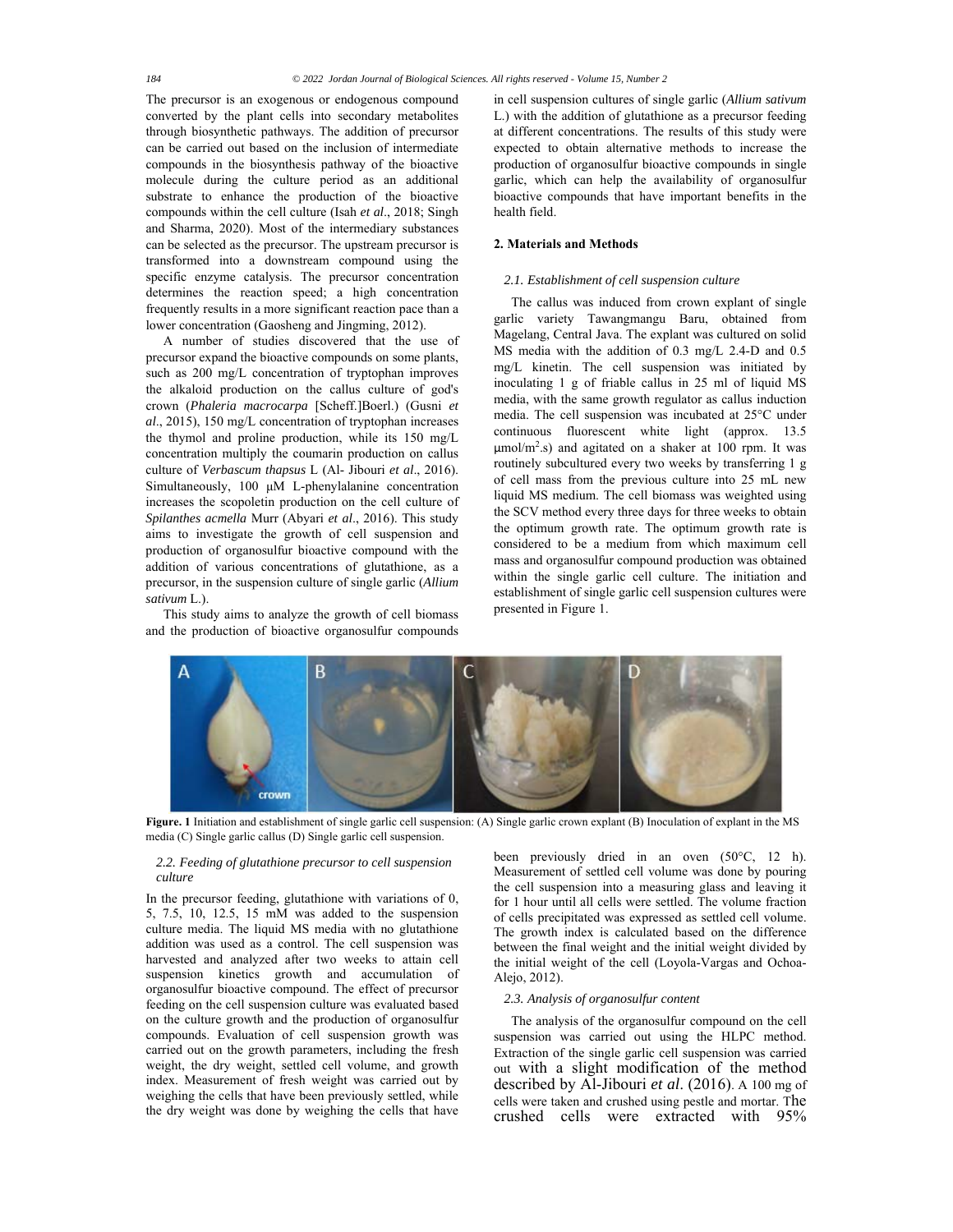methanol. The solution was stirred until homogenized and incubated overnight at cold temperature. The collected extracts were centrifuged and filtered out using Whatman No.1. The aliquots from the filtrate were filtered again using 0.22 µm syringe filters. Organosulfur content in the extract was estimated by high-performance liquid chromatography (HPLC). The instrument used was HPLC Shimadzu with Shim-pack VP ODS  $(5 \mu m 150 \times 4, 6 \mu m)$  column type as the stationary phase. A detector type SPD 20-A UV-Vis with 210 nm wavelength was used. The mobile step used was 10 mM Potassium dihydrogen phosphate: Acetonitrile  $(1:1)(v/v)$ , isocratically, with a flow speed of 1mL/minute.

# *2.4. Statistical Analysis*

The experiment was analyzed using one-way ANOVA. The average score was compared using Duncan's Multiple Range Test, at a 5% significance level ( $p < 0.05$ ), using SPSS software version 25.

# *2.5. Molecular docking in the biosynthesis of organosulfur compounds*

The ligand preparation was completed by examining the compound activities using Pass Server (http://www.pharmaexpert.ru/passonline/) database. The potential effect of a compound on the targeted protein as its interaction partner was analyzed and predicted using the STITCH (http://stitch.embl.de) database. The ligand's three-dimension structure collection was obtained from PubChem (https://pubchem.ncbi.nlm.nih.gov/) database. The protein preparation was carried out using the protein with a role in the alliin biosynthesis path. It was analyzed and predicted using the Plant Metabolic Pathway (https://plantcyc.org/) and STITCH (http://stitch.embl.de) database to discover its interaction with other compounds. The three-dimension structure collection for the targeted protein was completed by modelling it into the SWISS-MODEL Repository database (https://swissmodel.expasy.org/). After that, molecular docking was completed using PyRx 0.8 software to gain the best binding affinity. The compound with the lowest binding affinity was saved in the PDB format. The interaction of that compound was visualized in three dimensions using PyMol software. The two-dimension scheme and type of receptor interaction with formulated ligand were visualized using Discovery Studio software.

#### **3. Results**

## *3.1. The effects of glutathione precursor feeding on cell suspension growth*

The addition of glutathione as a precursor in the culture medium showed a significant effect on the suspension culture growth of single garlic. As compared to control, the addition of glutathione with a 5 to 15 mM concentration range can enhance the fresh weight, dry weight, settled cell volume, and growth index. The fresh weight, dry weight, settled cell volume, and growth index increased from 5 mM to 10 mM and subsequently decreased at 12.5 mM and 15 mM glutathione concentration, as presented in Figure 2.



**Figure 2.** The effect of glutathione precursor feeding in cell suspension culture of single garlic: (A) Fresh weight and growth index (B) Settled cell volume and dry weight. The different letters show significant differences in the Duncan's Multiple Range Test (p<0.05) on each parameter.

The cell mass, including fresh weight, dry weight, and settled cell volume without the addition of glutathione to the culture medium, were  $1.562 \pm 0.006$  g,  $0.608 \pm 0.007$ g,  $8.7 \pm 0.0$  %, respectively. The highest cell suspension growth was produced at the addition of 10 mM glutathione for all growth parameters, of about  $2.691 \pm 0.006$  g on fresh weight,  $1.738 \pm 0.007$  g on dry weight, and  $15 \pm 0.0$ % on settled cell volume. The growth index represents the same increases and decreases in the cell fresh weight at each glutathione concentration added to the culture medium. The maximum growth index  $(1.692 \pm 0.006)$  was achieved at the addition of 10 mM glutathione, which showed the occurrence of faster growth compared to control  $(0.562 \pm 0.006)$ .

# *3.2. The effects of glutathione precursor feeding on organosulfur production*

The HPLC chromatogram analysis demonstrated that the single garlic cell suspensions, with or without precursor, identified 30 types of organosulfur compounds. The different peak area of each compound represents the organosulfur bioactive compound level difference in each glutathione concentration. From those 30 compound types, 12 essential organosulfur compounds for human health, namely alliin, allicin, ajoene, dithiin groups (2-vinyl 1,3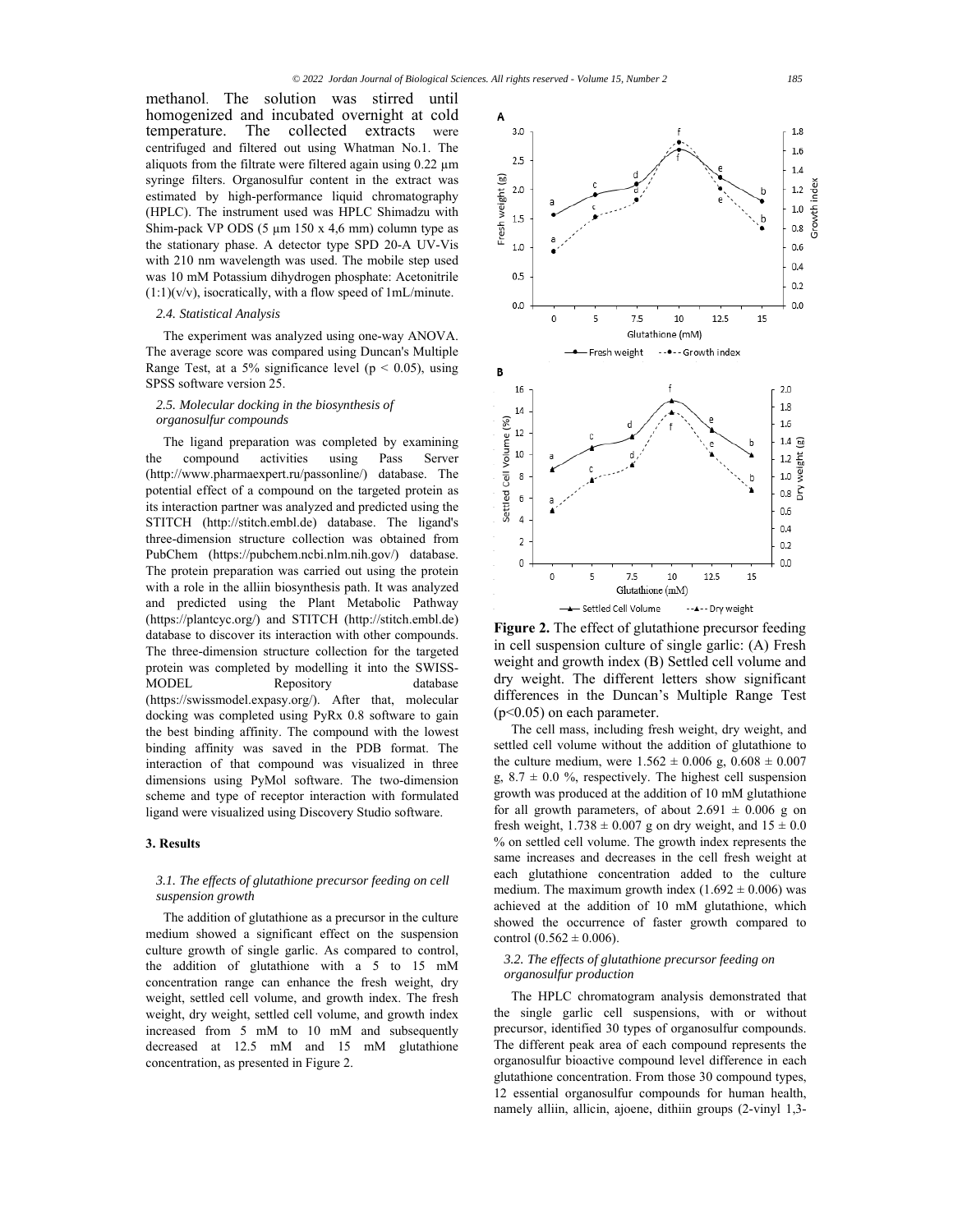dithiin; 3-vinyl 1,2-dithiin) and allyl sulfide group (2 propenyls 1 propenyl disulfide; 1 propenyl allyl disulfide; allyl methyl disulfide; allyl propyl disulfide; allyl trisulfide; allyl methyl trisulfide; diallyl heptasulfide) (**Figure 3**). However, among those 12 compounds, alliin, allicin, and ajoene are responsible for the characteristic taste and odor of single garlic.

The addition of glutathione on the culture media significantly affected the increase of 12 organosulfur bioactive compound levels. The organosulfur bioactive compound level improves from the 5 mM to 15 mM glutathione addition. Meanwhile, the highest level was detected at 12.5 mM precursor addition (**Figure 4**). In the suspension culture, alliin, allicin, and ajoene levels were found to have more considerable than the other organosulfur compounds. These three compounds experience a significant increase in cell suspension due to the provision of the glutathione precursor. Their higher increase was detected at 12.5 mM precursor concentration. Additionally, on the control, the alliin, allicin, and ajoene compounds were 9.88, 4.81, and 3.70 mg/g, respectively.

The compounds level increased three times higher (30.90, 13.90, and 11.64 mg/g, respectively) at the 12.5 mM precursor concentration. The same pattern of increase in levels was also showed in other organosulfur compounds, such as 2-propenyl 1-propenyl disulfide, allyl propyl disulfide, allyl methyl disulfide, 2-vinyl 1,3-dithiin, 3 vinyl 1,2-dithiin, E1-propenyl allyl disulfide, allyl methyl trisulfide, allyl trisulfide, and diallyl heptasulfide. The compounds level of allyl propyl disulfide, allyl methyl trisulfide, allyl trisulfide, and diallyl heptasulfide before treatment were 0.98, 0.99, 0.78, and 1.35 mg/g respectively, and increased three times higher after the administration of glutathione (2.93, 2.94, 2.36, and 3.52 mg/g, respectively). Meanwhile, the compounds level of 2 propenyl 1-propenyl disulfide, allyl methyl disulfide, 2 vinyl-1,3-dithiin, 3-vinyl-1,2-dithiin, and E1-propenyl allyl disulfide before treatment were 0.36, 0.83, 0.42, 0.46, 0.58 mg/g respectively, and also increased four times higher after the administration of glutathione (1.47, 3.68, 1.62, 1.90, and 2.35 mg/g, respectively).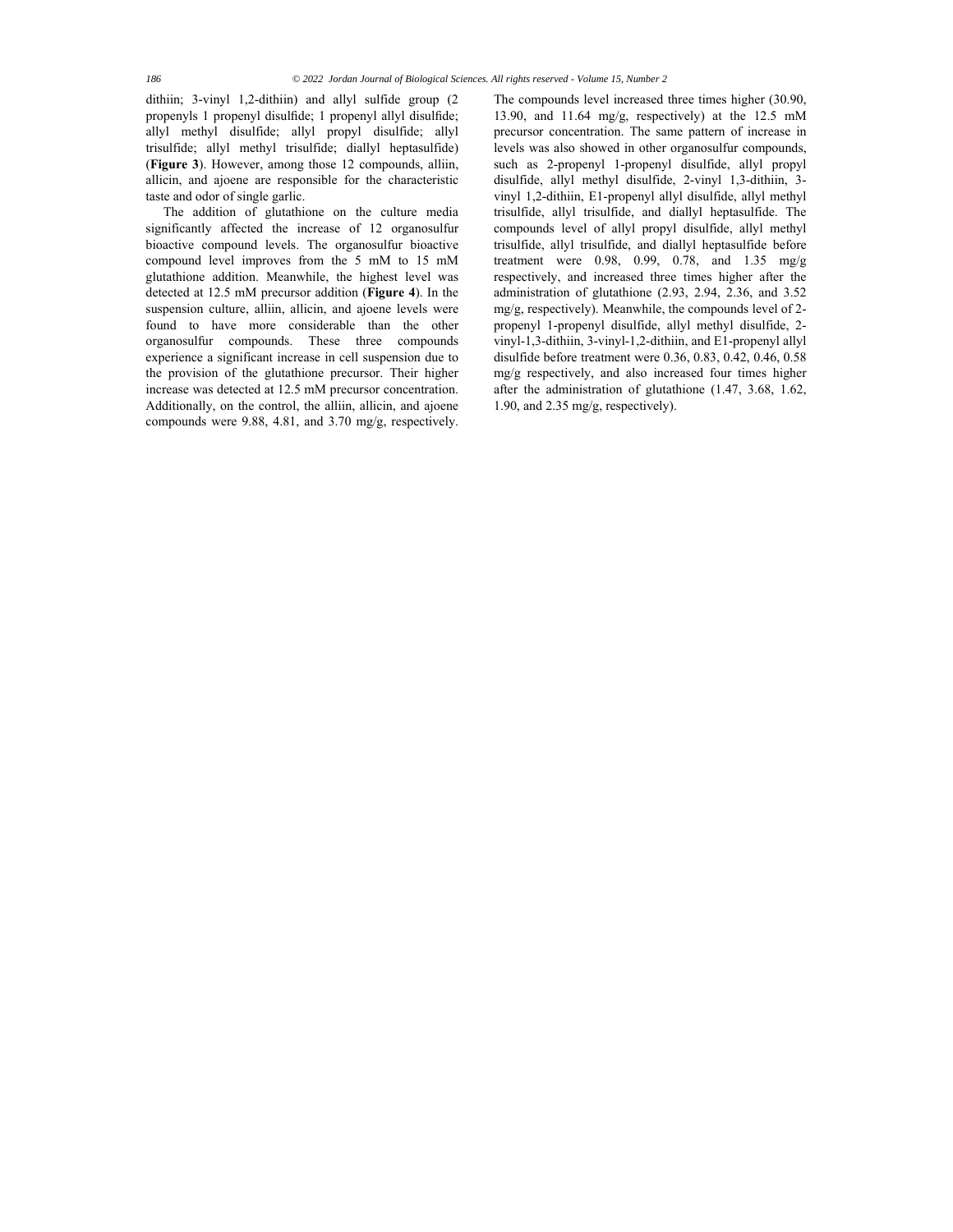

**Figure 3.** Chromatogram of organosulfur bioactive compounds in cell suspension of single garlic with differences in glutathione concentration (A) 0mM. (B) 5mM. (C) 7.5mM. (D) 10mM. (E) 12.5mM (F) 15mM.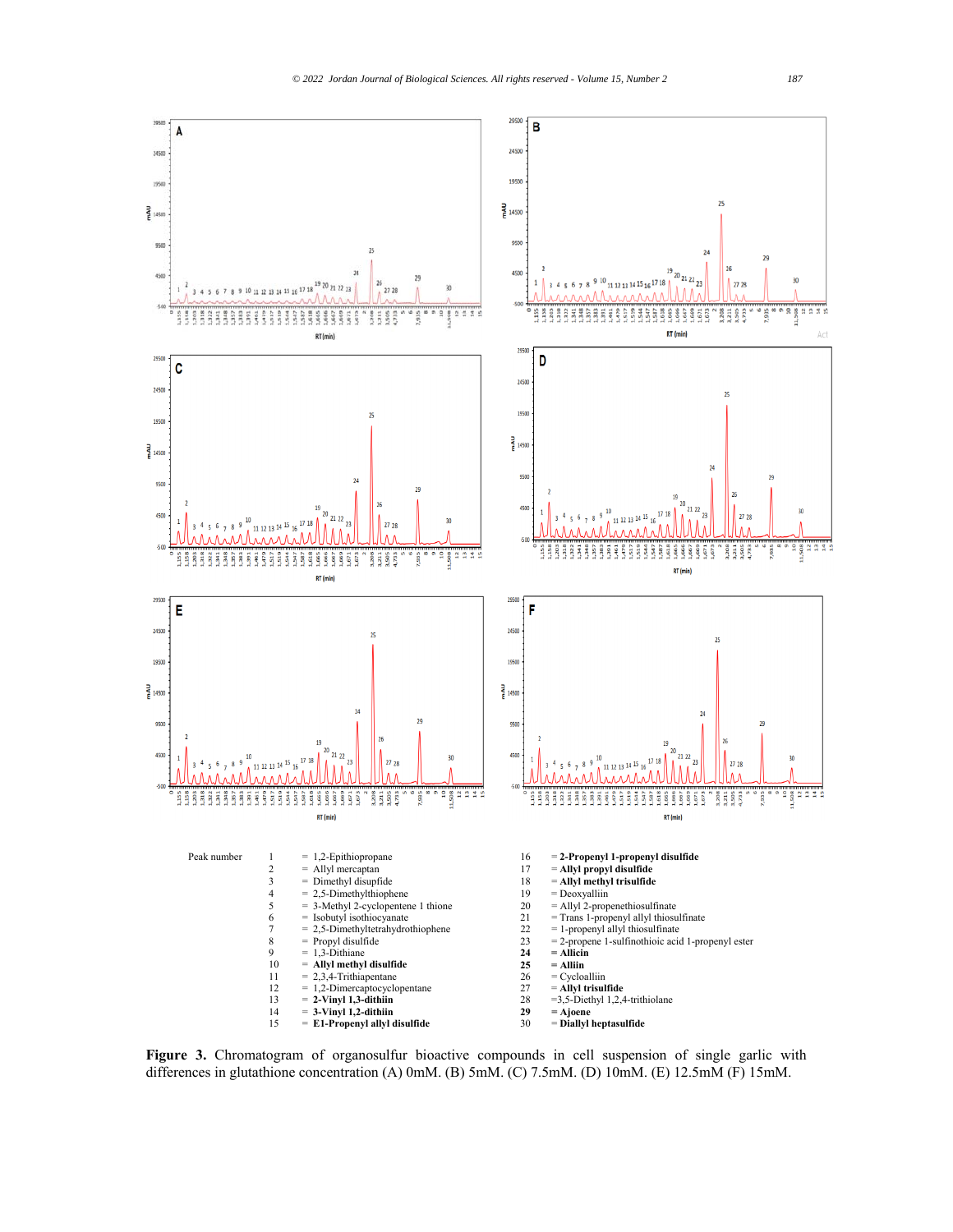

 $\blacksquare$  0 mM  $\blacksquare$  5 mM  $\blacksquare$  7.5 mM  $\blacksquare$  10 mM  $\blacksquare$  12.5 mM  $\blacksquare$  15 mM

**Figure 4.** Differences in concentration of glutathione on organosulfur bioactive compounds content in single garlic suspension culture culture culture culture culture culture culture culture culture culture culture culture

*3.3. The molecular docking visualization in the biosynthesis of organosulfur compounds* 

As a precursor, glutathione role that improves the organosulfur bioactive compound on the suspension culture can be predicted from the molecular docking between the ligands and enzymes that catalyze the reaction as a targetted protein. The biosynthetic pathways that are possible in the biosynthesis of alliin (as the parental of other organosulfur compounds) from the glutathione include some reaction stages, namely conjugation glutathione, the glycyl group removal, the S-alk(en)yl group modification,  $\gamma$ -glutamyl group removal, and Soxygenation catalyzed by a specific enzyme. Glutathione transferase U24 (GSTU24) is predicted to catalyze glutathione conjugation and methacrylic acid into S-2 carboxypropyl glutathione. The release of glycyl group on S-2 carboxypropyl glutathione into  $\gamma$ -glutamyl-Sallylcysteine is presumed to be catalyzed by glutathione- $\gamma$ glutamylcysteinyltransferase (AT5G44070). Simultaneously, the discharge of the glutamyl group on  $\gamma$ glutamyl-S-allylcysteine is possibly catalyzed by  $\gamma$ glutamyltranspeptidase (AsGGT1). AsFMO1, which is a

coding gene of garlic, is forecasted to catalyze Sallylcysteine, generating alliin. Besides, alliin conversion to be allyl sulfonate and amino acrylate is predicted to be catalyzed by alliin lyase.

The presence of glutathione precursors interaction as a ligand, GSTU24 as the targeted protein, through in silico method, is illustrated by the complex formulated those two (**Figure 5**). The molecular docking results reveal that interaction that formulates the complex among glutathione, and GSTU24 is observed in the initial reaction. The interaction can be seen from the bonds glutathione on the active side of GSTU24. That interaction emerges because of the hydrogen bond and van der Waals on the amino acid residues that bind the glutathione on the active bond side (**Figure 5A**). The docking results on the different reactions also indicate interactions with the formation of the complex between ligand and the targetted protein, such as between methacrylic acid-GSTU24, S-2 carboxypropyl glutathione-AT5G4407,  $\gamma$ -glutamyl S allylcysteine-AsGGT1, S-allylcysteine-AsFMO1, and alliin-alliin lyase1 (**Figure. 5B-F**).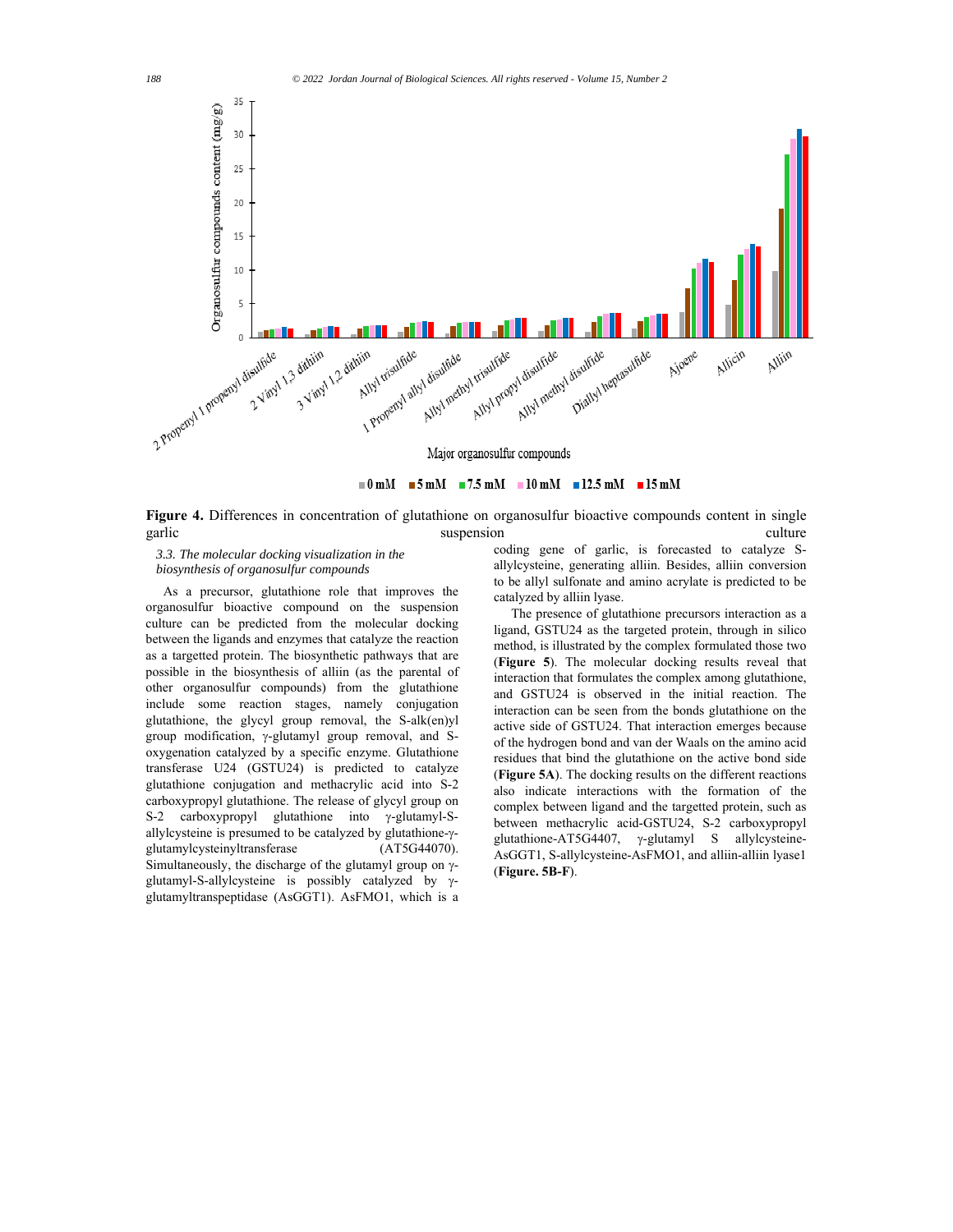

**Figure. 5** Formed complex between ligand (red) - receptor (grey) and the bound appears in the interactions between ligand-receptor (the yellow circle): (A) Complex of glutathione and GSTU24 (B) Complex of methacrylic acid with GSTU24 (C) Complex of S-2 carboxypropyl glutathione and AT5G4407 (D) Complex of  $\gamma$ -glutamyl S-allylcysteine and AsGGT1 (E) Complex of S-allylcysteine and AsFMO1 (F) Complex of alliin with alliin lyase1.

# **4. Discussion**

Feeding precursor in cell suspension cultures increased the growth of cultures and the content of organosulfur compounds. Glutathione is a tripeptide  $(\gamma$ -glutamylcysteine-glycine) with a thiol group, which has a role as the main regulator of cellular redox. Cellular redox potential is important mediator of several cell processes such as cell growth, proliferation, and differentiation. According to Ogawa (2005), Maher (2011), and Nahar *et al.* (2015), glutathione plays a role in modulating cell proliferation, growth, development, cell cycle, gene expression, and protein activation. Kerk *et al.* (1995) further stated that in the early stage of the cell cycle (G1), cells have a low glutathione content. The lack of glutathione availability at this stage can cause the cell cycle to stop (Potter *et al*., 2004). In the regulation of cell

proliferation, glutathione is involved in the continuation of the cell cycle. Sequestering of glutathione in the nucleus occurs in the early stage of the cell proliferation cycle, where glutathione in the nucleus affects the gene transcription process, including cell division, redox regulation and regulation of transcription factors. Distributed glutathione into the nucleus causes a reduction in the accumulation of glutathione in the cytoplasm, whereas the availability of glutathione in the nucleus and cytoplasm in a balanced state is needed during the cell cycle (Diaz Vivancos *et al*., 2010; Diaz Vivancos *et al*., 2015; Schnaubelt *et al*., 2015). By feeding the glutathione, there will be an increase in the amount of glutathione needed by cells to be able to develop from the initial stage (G1) to the synthesis stage (S) (Kerk and Feldman, 1995). The glutathione also affects the production of endogenous cytokinin, growth regulators that play a role in promoting cell division in meristematic tissue. As reported by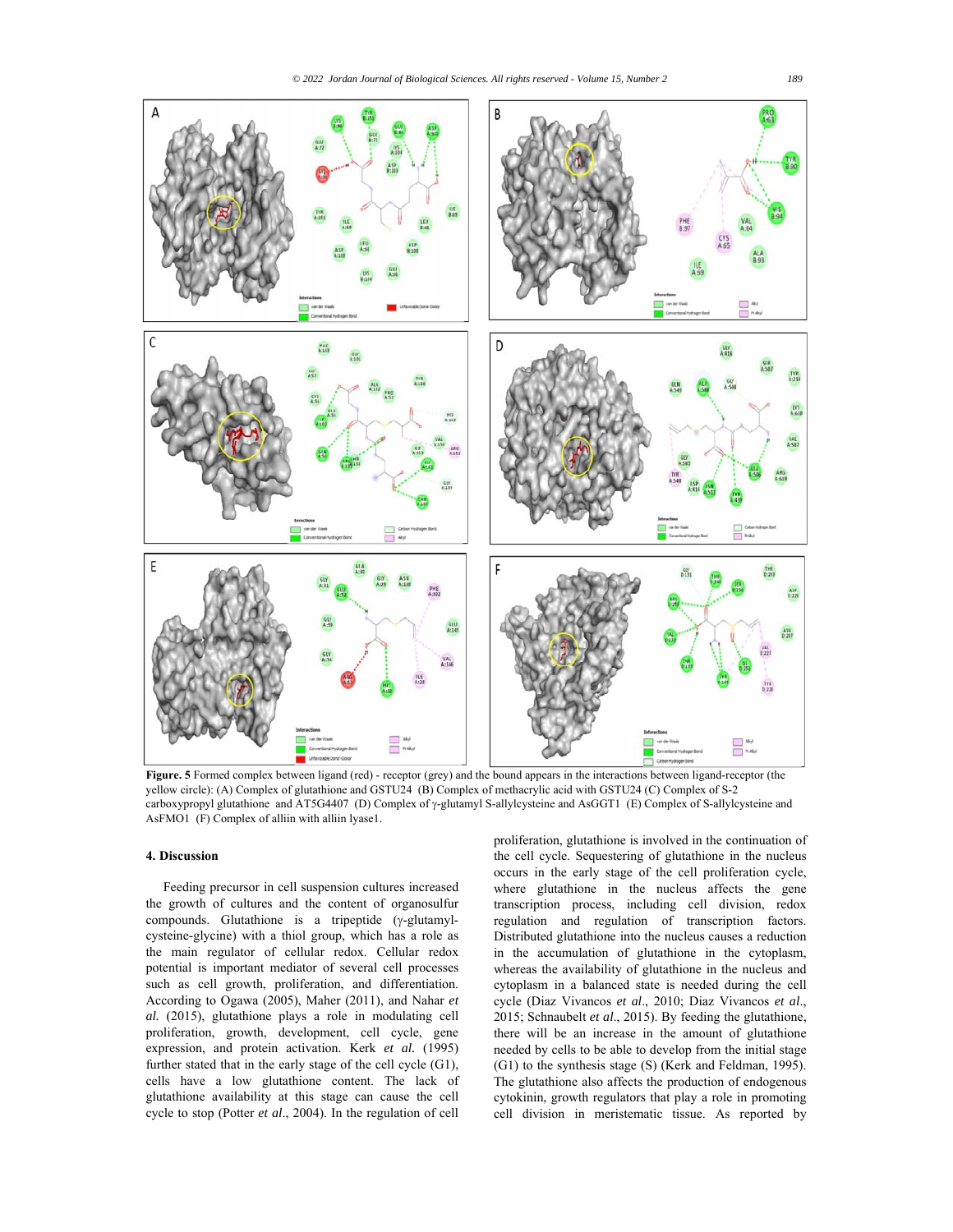Synkova *et al.* (2004), overproducing of cytokinins was detected in plants with high glutathione and ascorbate enzyme activity. Glutathione added to culture media contributes to stimulating growth when applied at levels appropriate to physiological levels. Precursor feeding with a too high concentration can inhibit cell growth and enzyme activity, which can be toxic to cells (Gaosheng and Jingming, 2012). A number of studies reported that the use of glutathione was able to increase callus multiplication in *Phoenix dactylifera* L (Al-Mayahi *et al*., 2020).

The increase in organosulfur compounds in single garlic cell suspension culture cannot be separated from the involvement of glutathione in the biosynthesis of alliin organosulfur compounds, which are parental to other organosulfur compounds. The administration of glutathione involved in the biosynthetic pathway into the culture media can increase the alliin organosulfur compound. It is based on the fact that any intermediate compounds present at the beginning or in the secondary metabolite biosynthetic pathway can increase the end product. In the biosynthetic pathway of alliin organosulfur compounds, glutathione is upstream and involved in the reaction's initial stage. According to Gaosheng (2012), upstream precursors can be converted into downstream compounds after being catalyzed by specific enzymes. The precursors added at the beginning or during the culture period can serve as additional substrates for increasing the high production of metabolites in cultivated plant cells, tissue, or organ cultures (Isah *et al*., 2018). In the conjugation reaction between glutathione and methacrylic acid to produce S-2 carboxypropyl glutathione, the enzyme glutathione transferase (GSTU24) is predicted to catalyze the reaction. The increase in S-2 carboxypropyl glutathione produced at the initial stage of the reaction will increase a product in the next reaction stage and increase the organosulfur compound as the end product. The stimulation given to the metabolic pathways in plant cell culture can produce bioactive compounds with a significant increase (Wang *et al*., 2001).

Glutathione as a precursor feeding can be seen in the visualization of molecular docking between glutathione and GSTU24. Glutathione and methacrylic acid can bind to the active site of GSTU24 by hydrogen bonding and van der Waals interactions, with a binding affinity of -6.5 and - 4.6 kcal/mol, respectively. This interaction is dominated by hydrogen bonds, which are stronger than the other bonds. The formation of glutathione and methacrylic acid complexes on GSTU24 macromolecules, then glutathione has the potential to become a GSTU24 substrate to produce S-2 carboxypropyl glutathione. Plant glutathione S-transferase enzyme has various roles in endogenous metabolism; one of them is an enzyme that catalyzes glutathione conjugation (Dixon *et al*., 2010; Obeidat *et al*., 2017). The next reaction stage reveals an interaction formulating complex between the ligand and the target protein, namely S-2 carboxypropyl glutathione and AT5G4407,  $\gamma$ -glutamyl S allylcysteine and AsGGT1, Sallylcysteine and AsFMO1, alliin and alliin lyase1. The formation of the complex between the substrates as a ligand, and the enzymes that catalyze it as target protein at each reaction stage of the metabolic pathway, shows that organosulfur bioactive compound can be produced and increased by the addition of glutathione precursor.

#### **5. Conclusion**

The results of this study showed that glutathione as precursor feeding added to the culture medium is an effective method to increase the suspension cell growth and production of bioactive organosulfur compounds in single garlic cell suspension culture, which can enhance the availability of organosulfur compounds with important health benefits. Cell suspension culture of single garlic with glutathione precursor has the potential for scale-up studies at the commercial level by the pharmaceutical industry to further enhance the medicinally important bioactive organosulfur compounds. The molecular docking visualization on every reaction stage in the alliin biosynthesis through the glutathione pathway showed the presence of interaction between ligands as a substrate and enzymes as the target protein.

#### **Acknowledgements**

The authors of this study would like to express gratitude to the Ministry of Research, Technology, and Higher Education, Republic of Indonesia (KEMENRISTEKDIKTI) for the funding support of research and publication of this paper.

#### **References**

Abyari M, Nasr N, Soorni J and Sadhu D. 2016. Enhanced accumulation of scopoletin in cell suspension culture of *Spilanthes acmella* Murr. using precursor feeding. *Braz Arch Biol Technol*, **59**: e1615053.

Al-Jibouri JM, Abed SA, Ali AJ and Mejeed MD. 2016. Improvement of phenols production by amino acids in callus cultures of *Verbascum thapsus* L. Am. *J Plant Sci*, **7(7)**:84-91.

Al-Mayahi AMW, Jafar ON and Mohsen KA. 2020. Effect of glutathione (GSH) on Date palm (*Phoenix dactylifera* L.) micropropagation. *Folia Oecol*, **47(1)**:64-69.

Bharat P. 2014. Comparative analytical study of single bulb and multi bulb garlic (*Allium sativum* Linn.). *Int J Ayurveda Med*, **2(4)**:86-91.

Borlinghaus J, Albrecht F, Gruhlke H, Nwachukwu DI and Slusarenko JA. 2014. Allicin : chemistry and biological properties. *J Mol*, **19(8)**:12591-12618.

Diaz-Vivancos P, De-Simone A, Kiddle G and Foyer CH. 2015. Glutathione-linking cell proliferation to oxidative stress. *Free Rad Biol Med*, **89**:1154–1164.

Diaz-Vivancos P, Dong Y, Ziegler K, Markovic J, Pallardo FV, Pellny TK, Verrier PJ and Foyer CH. 2010. Recruitment of glutathione into the nucleus during cell proliferation adjusts whole-cell redox homeostasis in *Arabidopsis thaliana* and lowers the oxidative defence shield. *Plant J*, **64(5)**:825–838.

Dixon DP, Skipsey M and Edwards R. 2010. Roles for glutathione transferases in plant secondary metabolism. *Phytochemistry*, **71**:338–350.

Donma MM, Donma O. 2020. The effects of allium sativum on immunity within the scope of COVID-19 infection*. Med Hypotheses*, **144**:109934.

Espinosa-Leal CA, Puente-Garza CA, and Garcia-Lara S. 2018. In vitro plant tissue culture : Mean for production of biological active compounds. *Planta*, **248(1)**: 1-18.

Gaosheng H and Jingming J. 2012. Production of the useful secondary metabolites through the regulation of biosynthetic pathway in the cell & tissue suspension culture of medicinal